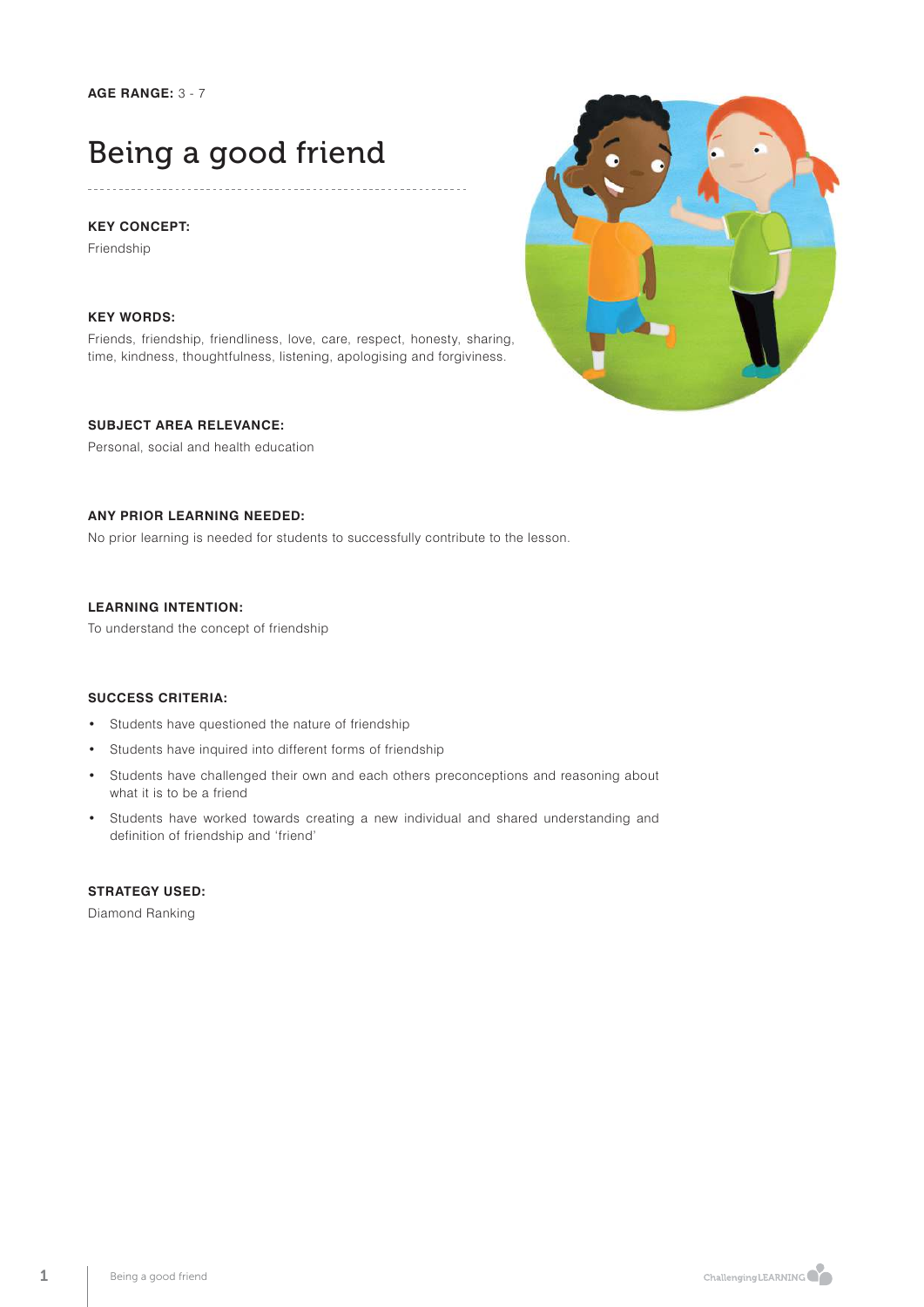## 1. Identify The Concept:

Some of the key areas to investigate within and around the concept of 'friendship' are the following:

- The Nature of friendship
- Mutual caring
- Shared activity
- The value of friendship individually and socially

## 2. Challenge The Concept (Cognitive Conflict):

### **Questions for 3-7 year olds students**

- What are friends?
- What do friends do?
- What don't friends do?
- How do you know if someone is your friend or not?
- Is it good to have lots of friends?
- Why should people try to be friends with each other?
- Do you always have to be nice to your friends?
- How is a good friend different to a friend?
- If a friend won't share their toys, does that mean they are no longer your friend?
- Can you be friends with animals?
- Can you be friends with objects?
- How many different types of friends can you have?
- What is a 'good friend'?
- What is the difference between a 'friend' and a 'good friend'?
- If you are not a 'good friend' does that mean you are not a friend at all?
- How is a 'good friend' different to a best friend?
- To be a 'good' friend does that mean you ALWAYS have to be friends with someone?
- How many different types of friends can you have? What are these types?
- Do friends have to be people?
- Are imaginary friends really friends?
- Is everybody somebody's friend

There are many advantages for students when the 'wait time' between questions and response is increased to 3 or more seconds, for more information see dialogue book section 1.4.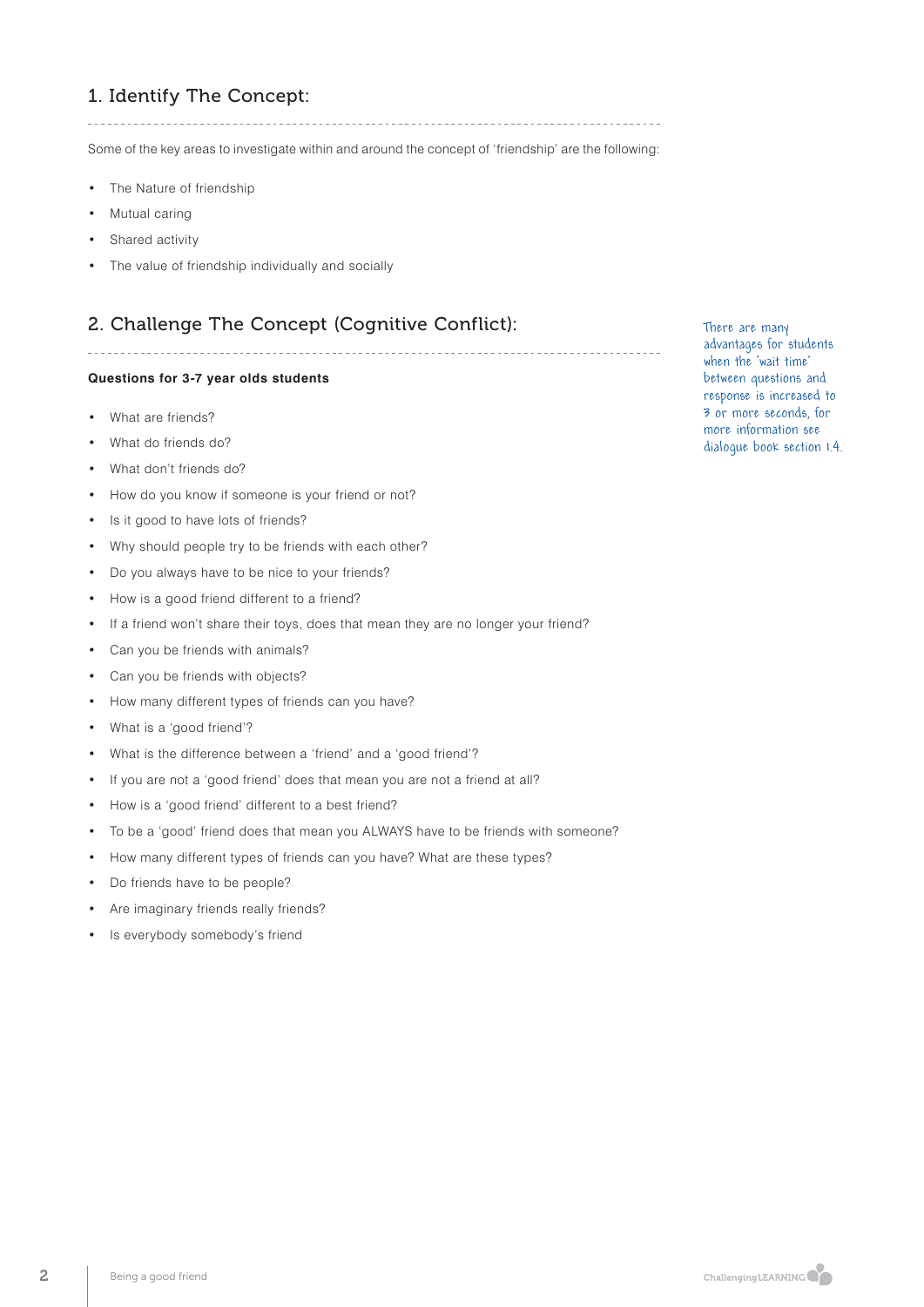## 3. Construct Understanding:

Ask the children to chat at home with their parents about friendship and family friends they may have as well as personal friends. They can bring in a photograph or a drawing in that depicts their experience of friendship.

. \_ \_ \_ \_ \_ \_ \_ \_ \_ \_ \_ \_ \_ \_ \_ \_ \_ \_

- What does friendship look like?
- Can you tell if someone is your friend or not just be looking at them?
- How do you know if someone is 'friendly'?

### **Stage 1: Create the perfect friend**

In class, the children should work in small groups or one group with teacher support depending on their age or ability. Each group should have a big sheet of paper. One child should lie down on the paper and the others draw around them to create an outline of a person. The groups should then work together to create the 'perfect friend' using the paper template and any other materials available to them. The more creative they can be the better. They should be encouraged to give reasons for each attribute they give their 'perfect friend' and should be questioned as to why they feel those qualities are important. They should be encouraged to emphasise in some way the parts that they feel are the most important. It is critical that the group works collaboratively and through meaningful dialogue, they reach a consensus on this.

Once their 'friends' are complete, they should present them to the rest of the group explaining what makes them a 'perfect friend' and why.

The other groups can question and constructively challenge their reasoning.

- Can you build the perfect friend?
- What would they look like?
- How would they behave?
- What would they do?
- What would their interests be?
- Is there such a thing as ONE perfect friend

#### **Stage 2: Diamond Ranking**

After each group has shared their 'perfect friend', the teacher should list/draw/represent the key qualities of a 'friend' that have surfaced from the activity on separate pieces of card. Alternatively, the group can use the resource cards provided with this lesson.

Introduce the cards to the children and briefly discuss the meaning of each one.

Introduce the idea of the ranking frame (diamond 4), explaining that the best choice is at the top and the worst choice is at the bottom, with ok choices in the middle.

The children should then work either in small groups or as a whole group with the teacher to rank the cards in order of importance, placing what they feel is the most important feature of a 'friend' at the top and the least important at the bottom with two cards in the middle showing average importance. The children should give reasons for their choices and challenges and counter examples can be encouraged.

While struggling in the Learning Pit together, pupils begin to create an answer through social construction. This is the part of the lesson that you want to see them constructing a working definition or an understanding through dialogue.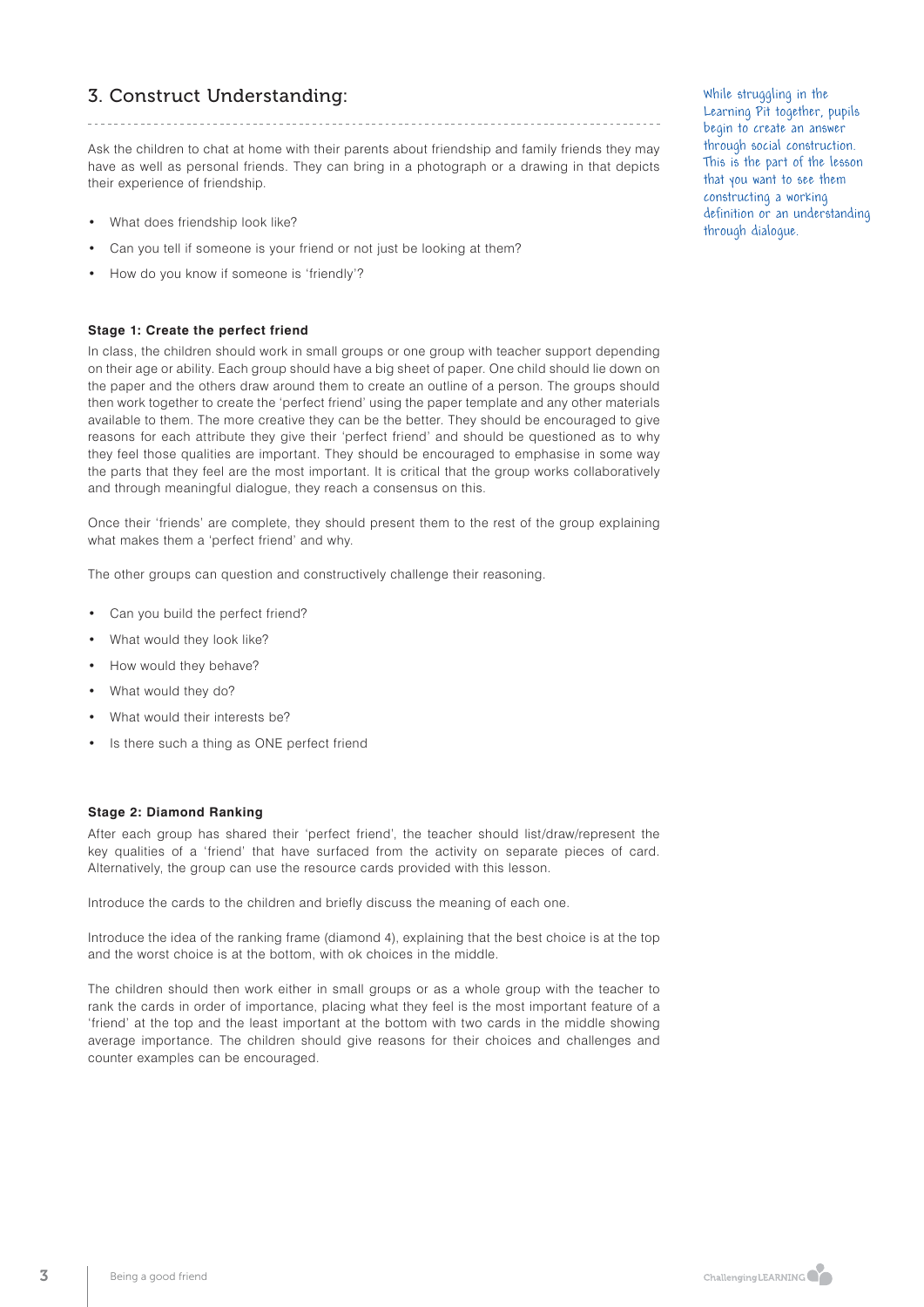### **EXTENSION / SIMPLIFICATION:**

To simplify the activity, the number of cards used could be reduced or cards could be replaced with photographs or objects to represent the same qualities/statements. The activities could be spread out over several days.

To extend the activity the ranking frame could be increased to a diamond 9 format so that the children have to place a value on and evaluate more cards in relation to each other at the same time.

## 4. Consider The Learning Journey:

The children can be given voting cards to respond to the following review statements:

- **A green card = yes/agree**
- **An orange card = not sure**
- **A red card = no/disagree**

You can use plastic hoops, a box or large piece of card as an area for the children to cast their votes. Each child has one vote per statement and can remain anonymous or choose to discuss why they have placed their vote where they have. This allows all to contribute and the teacher to get a quick overview of feelings and attitudes across the group.

- I understand what it means to be a friend
- We can all be good friends
- A friend is always kind
- You can have many different friends at the same time
- A friend has to like the same things or have the same interests as you.

After each child places their vote they can be given an opportunity to share their thoughts and reflections on the statement.

## Statements for that can be used with Diamond Ranking activity (if required)

### **A friend is someone who…**

- Plays with you
- Is fun to be with
- You can trust
- You like
- Who likes you
- You care about
- Who cares about you
- Who takes turns
- Who shares
- Someone who listens
- Says sorry when they are wrong
- Has the same interests as you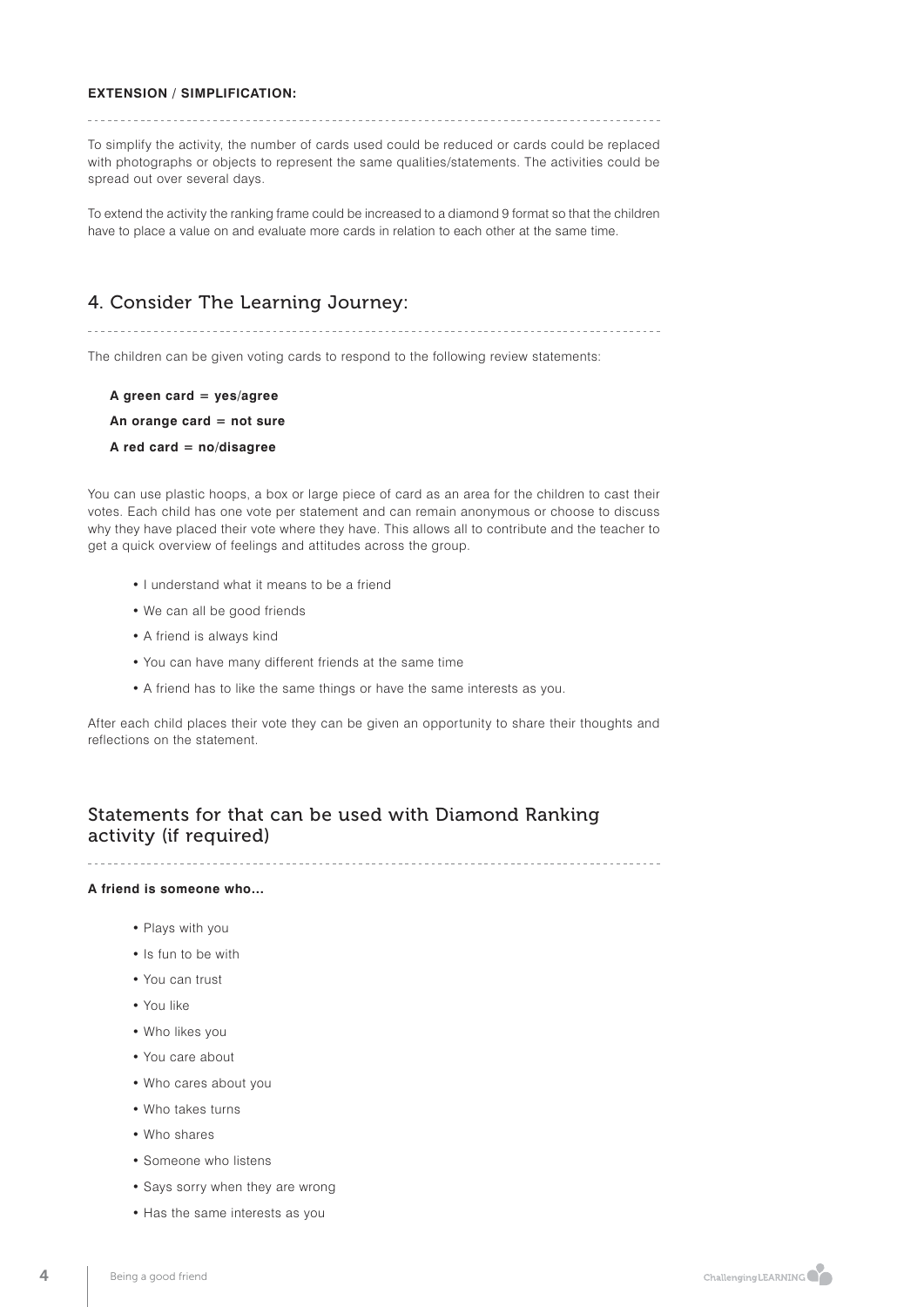# ACTIVITY:<br>A friend is someone who...<br> $1-1$

## Plays with you

©2016 www.challenginglearning.com

ACTIVITY: A friend is someone who… 1-4

You like

©2016 www.challenginglearning.com

Who cares about you

ACTIVITY:<br>A friend is someone who...



## Is fun to be with  $A$  friend is someone who...<br> $A$  friend is someone who...

ACTIVITY:<br>A friend is someone who...

## You can trust



©2016 www.challenginglearning.com

1-6



You care about

























Who shares









©2016 www.challenginglearning.com





ACTIVITY:<br>A friend is someone who...<br> $1-8$ 

©2016 www.challenginglearning.com



Who likes you

ACTIVITY: A friend is someone who… 1-5

©2016 www.challenginglearning.com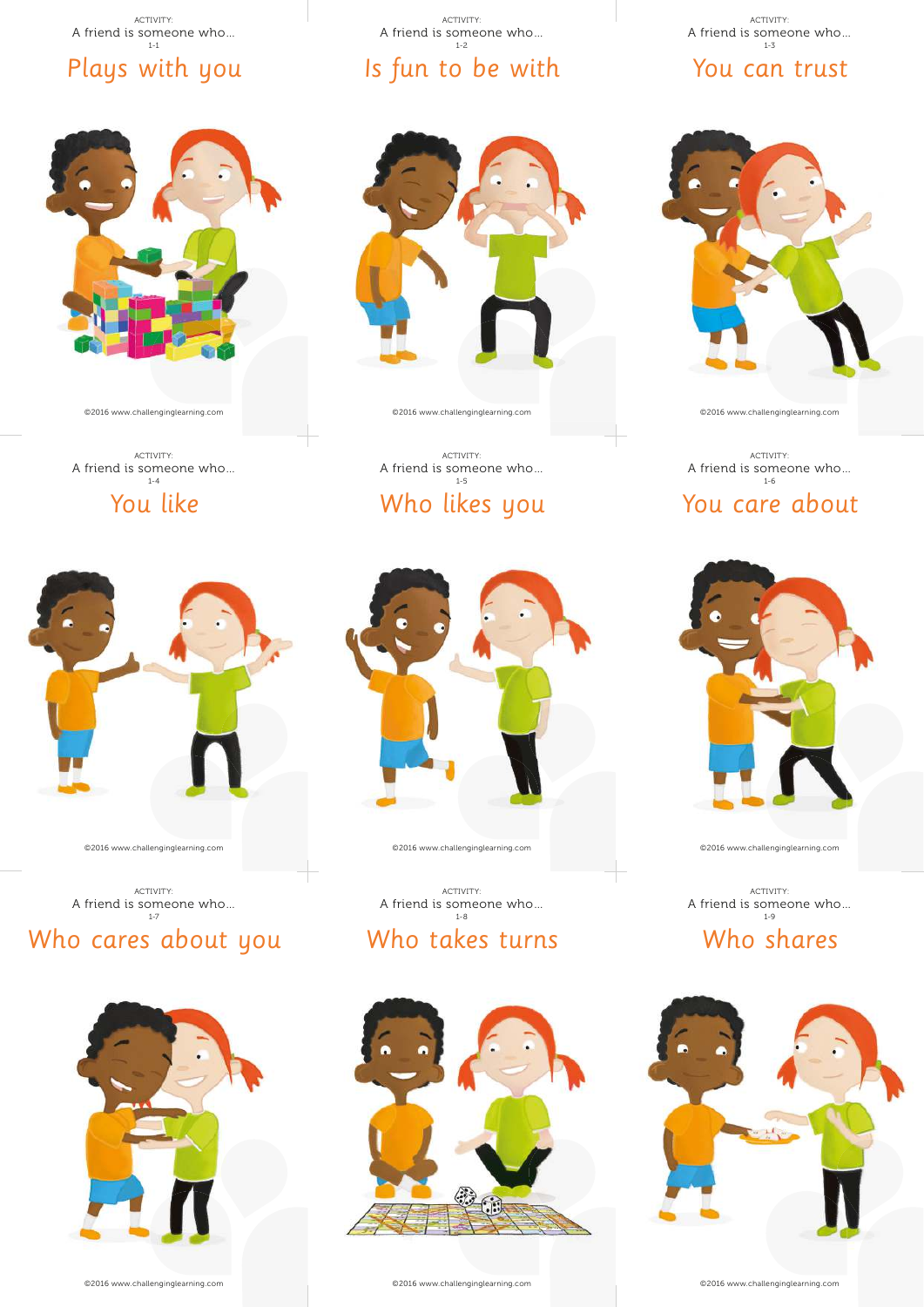Someone who listens ACTIVITY:<br>A friend is someone who...<br> $^{1-10}_{1-10}$ 

©2016 www.challenginglearning.com

ACTIVITY:<br>A friend is someone who...<br> $1-11$ 

## Says sorry when they are wrong



Has the same ACTIVITY:<br>A friend is someone who...

# interests as you



©2016 www.challenginglearning.com

©2016 www.challenginglearning.com









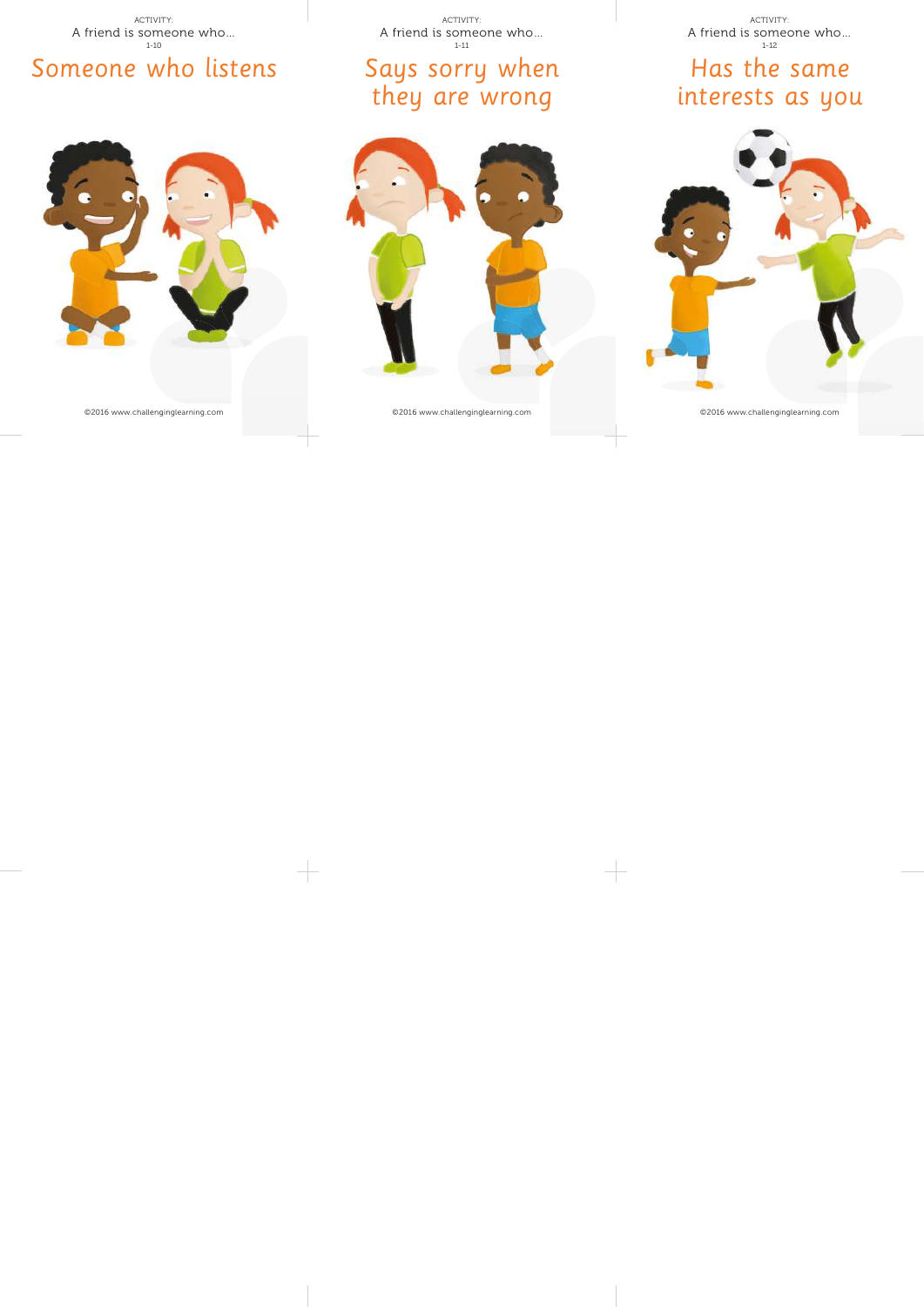# ACTIVITY:<br>A friend is someone who...<br> $1-1$

©2017 www.challenginglearning.com

ACTIVITY: A friend is someone who… 1-4

You like

Plays with you

 $A$  friend is someone who...<br> $A$  friend is someone who...

## Is fun to be with

ACTIVITY:<br>A friend is someone who...

## You can trust



©2017 www.challenginglearning.com



## You care about







©2017 www.challenginglearning.com

Who shares

ACTIVITY:<br>A friend is someone who...































©2017 www.challenginglearning.com

Who takes turns

ACTIVITY:<br>A friend is someone who...<br> $1-8$ 





©2017 www.challenginglearning.com

ACTIVITY: A friend is someone who… 1-5

Who likes you



ACTIVITY:<br>A friend is someone who...

## Who cares about you